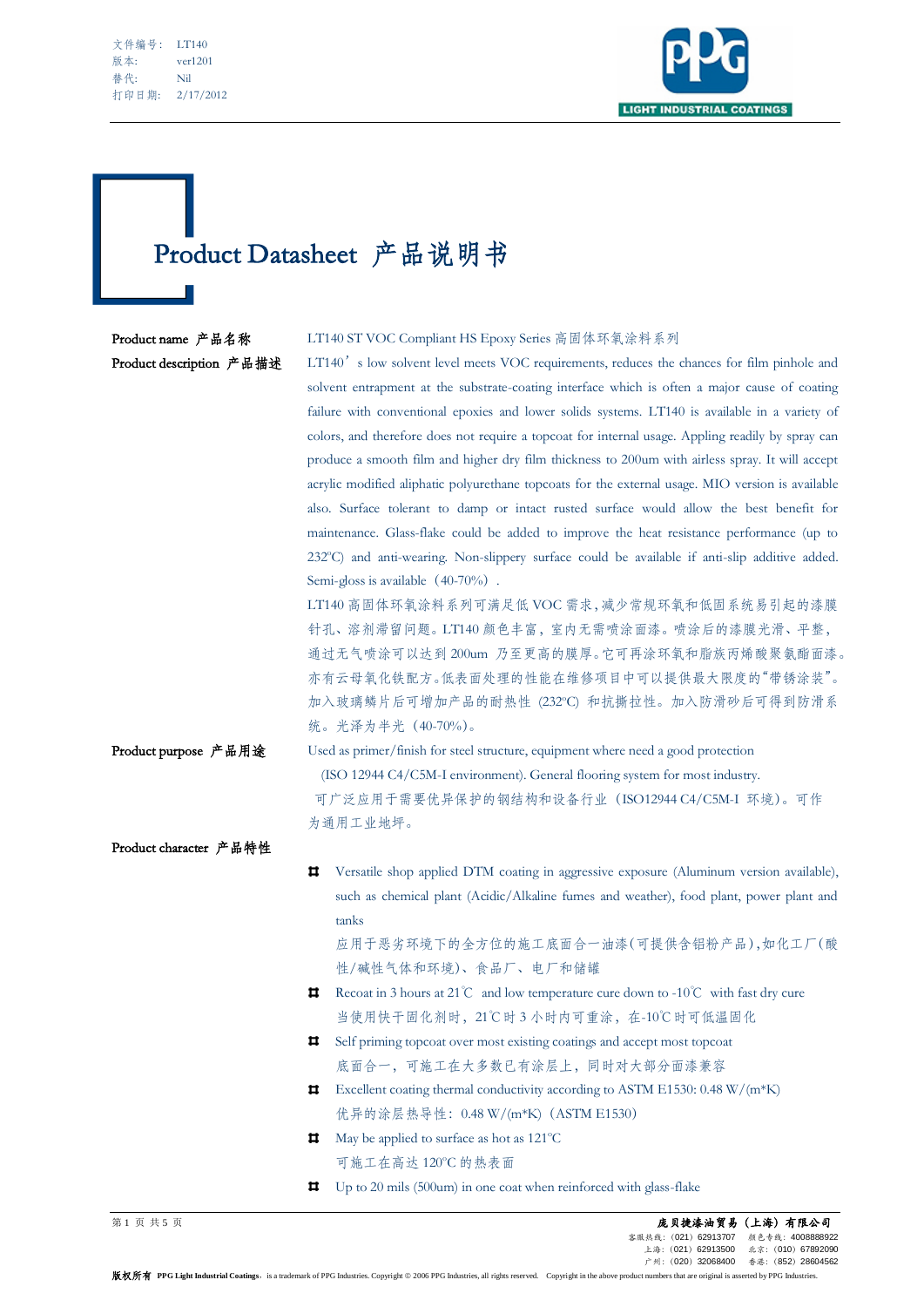

当用玻璃鳞片增强时,单涂层一次可施工至 500 微米

Suitable for sea water immersion including the splash and tidal zone when reinforced with glass-flake

当用玻璃鳞片增强时,涂层具有非常优异的耐海水浸泡性,包括腐蚀最为严重的喷 溅区和潮差区

Meet all existing VOC regulations, USDA (Incidental Food Contact) and NSF 61 standard (Drinking Water Contact)

满足目前所有 VOC 法则、USDA (偶然接触食品) 和 NSF 61 标准(饮用水接触)

- **Higher film thickness to 200um can be obtained by airless spray** 无气喷涂可以达到 200 um 的高膜厚
- $\blacksquare$  VOC: 180 g/L (1.5 lbs/gal). VOC: 180 g/L (1.5 lbs/gal)。

Related products 配套产品

| LH140-20 Hardener-Standard                | LH140-20 固化剂-标准 |
|-------------------------------------------|-----------------|
| $\sharp$ LH140-30 Hardener-Fast           | LH140-30 固化剂-快干 |
| $\blacksquare$ I.N141-20 Thinner-Standard | LN141-20 稀释剂-标准 |
| $\blacksquare$ LN141-10 Thinner-Slow      | LN141-10 稀释剂-慢干 |

#### Surface treatment 表面处理

 $\blacksquare$ Coating performance is proportional to the degrees of surface preparation. Prior to coating, surface must be clean, dry, undamaged and free of all contaminants, including salt deposits. Round off all rough welds and sharp edges, remove all weld patterns.

涂层的最终性能与表面处理的程度成正比。表面必须清洁、干燥、无任何污染物,包括 盐分等。对所有锐边和焊缝进行倒圆,打磨除去焊接飞溅物。

 $\blacksquare$ Steel: New, without pits or depressions, blast SSPC-SP6 (Sa2). Previously painted or pitted steel, blast SSPC-SP10 (Sa2.5). For mild exposures, power toll clean SSPC-SP3/11 (St3) is acceptable. Blast to achieve 25-50 microns. Apply the primer as soon as possible to prevent the flash rusting on blasted and clean steel surface

钢材:新,无麻坑或压痕,喷砂处理达 SSPC-SP6(Sa2);生锈和有麻坑的表面,喷砂处 理达到 SSPC-SP10 (Sa2.5); 对于轻度腐蚀环境, 可用动力工具清洁至 SSPC-SP3 和 SSPC-SP11 或 St3 标准。喷砂后表面粗糙度范围建议在 25~50 微米。处理好的清洁表面要 尽快施工底漆以防止出现闪锈。

п. Concrete: Clean concrete surface. Abrasive blasting to remove all laitance and contamination on the surface. Water content of the surface should be checked. Fill the small void and holes is necessary before apply the LT140.

混凝土:清洁混凝土表面。喷砂除去表面的浮浆和所有的污染物。检查表面的含水率。 建议在施工 LT140 前填补混凝土施工过程中遗留的气孔和空洞等缺陷。

Ħ. Galvanized steel: New, remove any oil or grease with P850-1367, light sweep blasting with fine and Non-Ferrous abrasive is preferred. Weathered, remove any zinc salt with mechanical grinding, clean with P850-14/1402.

镀锌结构: 新, 用 P850-1367 清洁剂进行除油, 用细的/非铁质磨料进行扫砂处理。老化 的镀锌层,机械打磨去除所有锌盐,然后用 P850-14/1402 清洁剂清洗。

Aluminum: remove any oil or grease with P850-1367, light sweep blasting with fine and Ħ. Non-Ferrous abrasive is preferred.

铝材: 用 P850-1367 清洁剂进行除油, 用细的/非铁质磨料进行扫砂处理。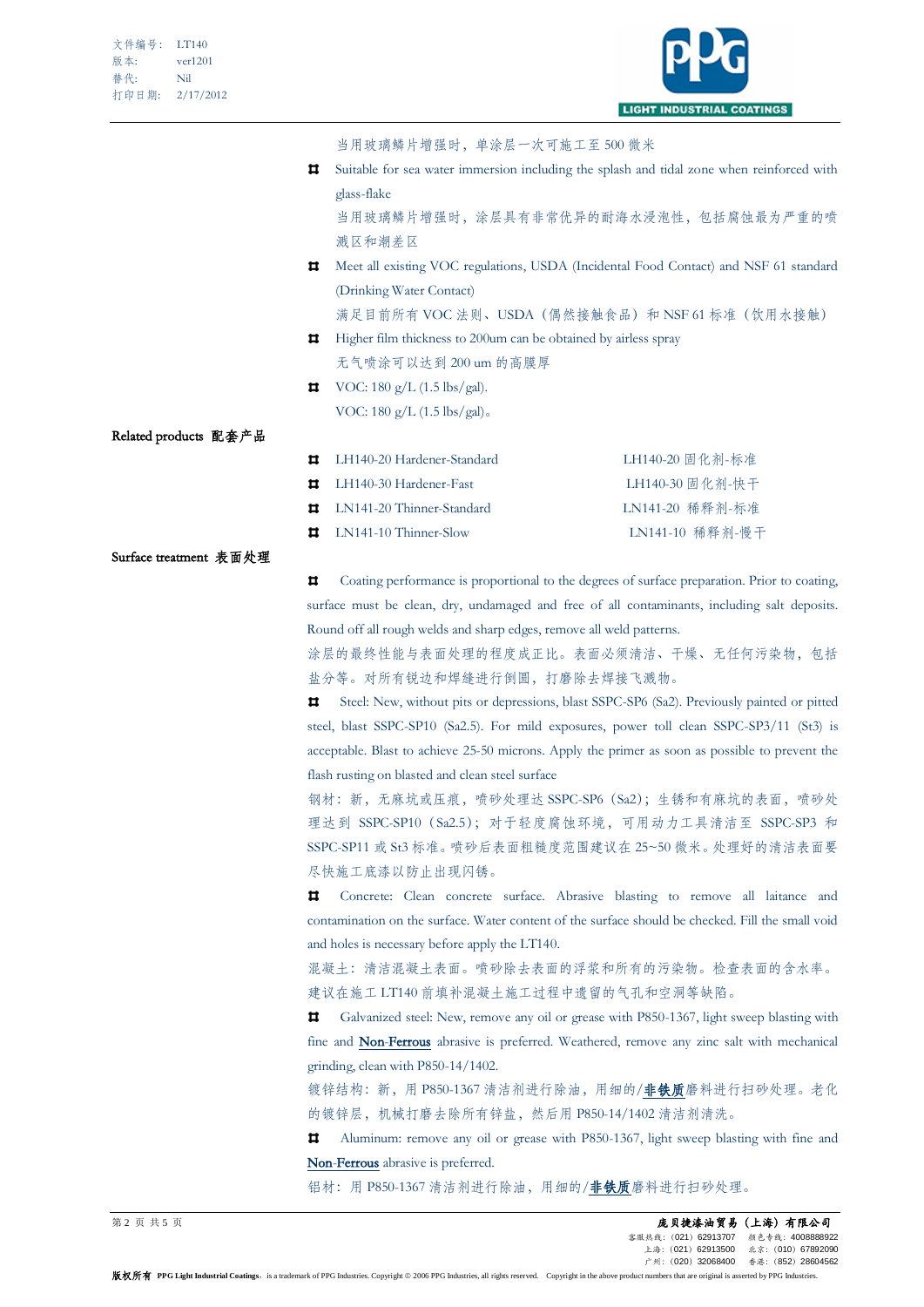Application process 施工流程



 $\blacksquare$ Stainless steel: remove any oil or grease with P850-1367, sweep blasting with fine abrasive and Non-Ferrous is preferred.

不锈钢: 用 P850-1367 清洁剂进行除油, 用细的/非铁质磨料进行扫砂处理。

| $\Lambda$ ppinanon process $\mu_0 + \mu_1 + \mu_2$ |                                                                            |                                                     |  |
|----------------------------------------------------|----------------------------------------------------------------------------|-----------------------------------------------------|--|
| Application methods                                | Conventional air spray                                                     | Airless spray                                       |  |
| 施工方法                                               | 手工喷涂                                                                       | 无气喷涂                                                |  |
| Volume Solid 体积固体含量                                | $83\% \pm 3$                                                               |                                                     |  |
| Mixing ratio(V/V) 混合比例 (体积)                        | 1/1<br>LN141-10 (>29 <sup>°</sup> C) /LN141-20 ( $\leq$ 29 <sup>°</sup> C) |                                                     |  |
| Thinner 稀释剂                                        |                                                                            |                                                     |  |
| Thinning ratio 稀释比例                                | $20 - 25%$                                                                 | $3 - 8\%$                                           |  |
| Pot life 混合使用时间(21℃)                               |                                                                            | 2.5 H(standard)/1H(fast dry) 2.5 小时 (标准) /1 小时 (快干) |  |
| Spraying distance (cm)                             |                                                                            |                                                     |  |
| 喷涂距离 (cm/厘米)                                       | $25 - 30$                                                                  | $30 - 50$                                           |  |
| Spraying nozzle (mm)                               |                                                                            | $0.42 - 0.53$                                       |  |
| 喷涂口径 (毫米)                                          | $1.4 \sim 1.6$                                                             |                                                     |  |
| Pressure 喷涂压力 (Mpa)                                | $0.4 \sim 0.6$                                                             | $15 - 18$                                           |  |
| Flash-off 层闪时间                                     | $20-30$ min                                                                | 20~30分钟 (Standard/标准固化剂, LH140-20)                  |  |
| $(21^{\circ}C)$                                    | $5 \sim 10$ min                                                            | 5~10分钟 (Fast Dry/快干固化剂, LH140-30)                   |  |
| Flow time 流平时间                                     | $10 - 15$ min<br>10~15 分钟                                                  |                                                     |  |
|                                                    |                                                                            | Standard/标准<br>$FD/$ 快干                             |  |
| Drying time 干燥时间                                   | Touch dry/指触干                                                              | 2Hour/小时<br>9Hour/小时                                |  |
| $(21^{\circ}C)$                                    | Through/实子                                                                 | $20$ Hour $/\sqrt{m}$<br>4.5Hour/小时                 |  |
|                                                    | Overcoating(Min.)/最短再涂间隔                                                   | 16Hour/小时<br>3Hour/小时                               |  |

## Important notes 注意事项:

Apply a wet coat in even, parallel passes; overlap each pass 50 percent to avoid holidays, bare areas and pinholes. If required,  $\blacksquare$ cross spray at right angles to first pass.

应平行、均匀的喷涂,并保证 50%的压枪以保证避免出现针孔、漏涂等。如果需要,可在垂直方向再喷涂一次。

 $\blacksquare$ LT140 may be applied to surface as hot as 121°C. When applying LT 140 to surface between 50°C to 121°C, thin LN141-10 slow dry thinner with 6-12% mixing ratio depending on actual condition. Multiple passes may be required to achieve film build and to avoid solvent blistering..

LT140 可施工在最高达 121℃ 的热表面。当表面温度在 50℃ 至 120℃ 之间时, LT140 应采用 LN141-10 慢于稀释 剂,添加比例为 6-12%或根据实际施工情况。同时,采用多层施工的工艺即保证系统的厚度,也可以避免产品 溶剂泡。

- $\blacksquare$ At temperature above 200°F(93°C), dry film thickness must not exceed 10 mils(250um). 当温度高于 200°F (93°C) 时, 系统的最高膜厚不建议超过 10mils (250um)。
- $\mathbf{H}$ Fast dry cure is strongly recommended for quick application handling or low temperature application (≤15°C). 当需要快速施工或进行低温施工(T≤15oC)时,建议使用快干固化剂 LH140-30。
- $\pmb{\mathsf{u}}$ Mechanically agitating of the curing before paint mixing will be recommended strongly. Any mixing with un-uniform cure will lead to slow drying or non-curing.

在调配前,建议先机械搅拌固化剂至均匀状态。不均匀的固化剂搅拌,可能延长油漆的干燥和固化。

 $\blacksquare$ When applying the LT 140 with glass-flake, 45:1 pump or larger will be recommended with surge tank and spray gun filters removed. The tip of spraying gun should be at least 0.027-inch and preferred 0.035-inch. The mixing ratio is mix full kits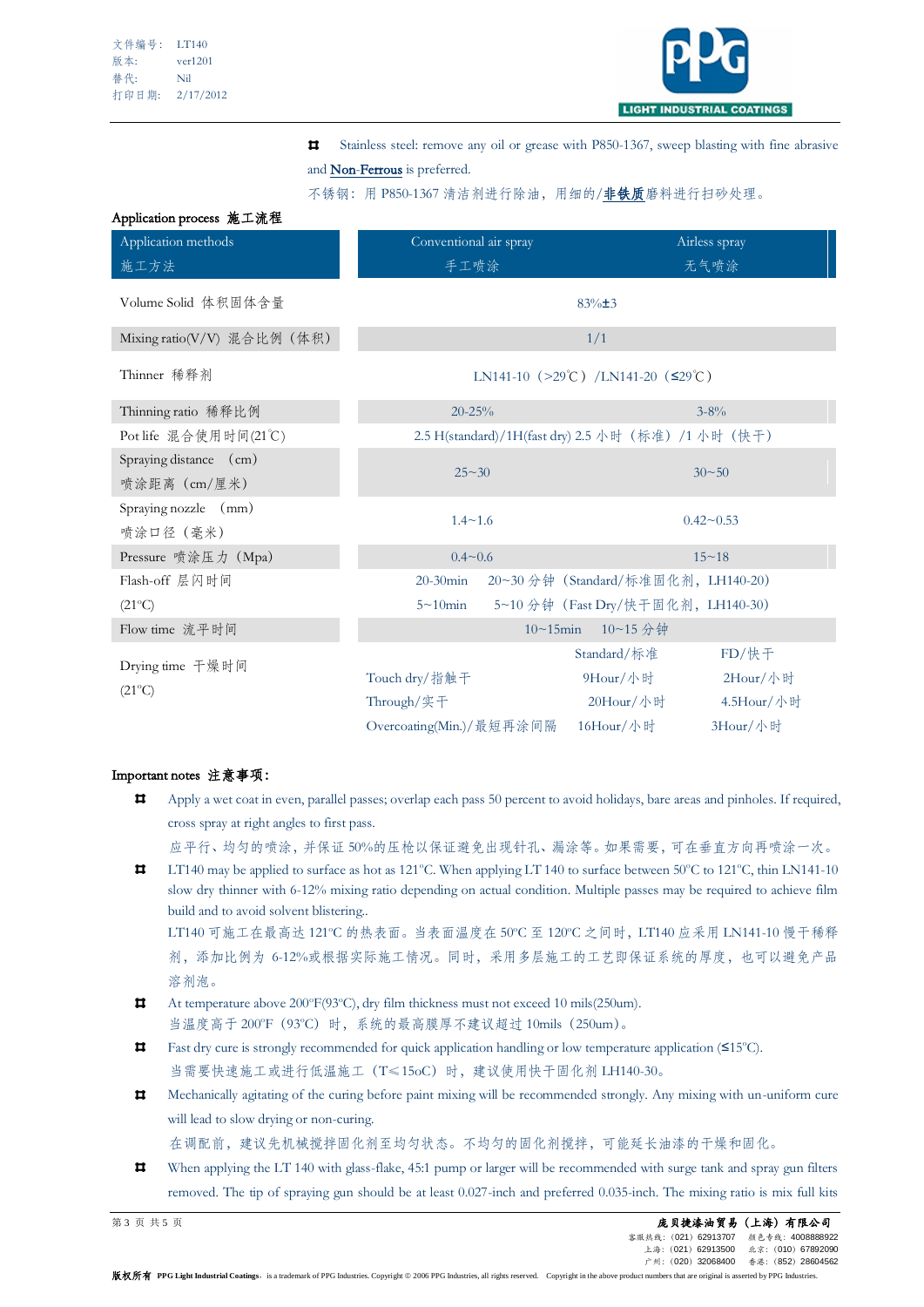文件编号: LT140 版本: ver1201 替代: Nil 打印日期: 2/17/2012



only.

当施工玻璃鳞片增强的 LT140 高固态环氧涂料时,建议采用 45:1 或者更大比例的无气压缩泵,并将喷枪和吸漆 管的过滤网拆去。喷嘴尺寸最小应达到 0.027",最佳的在 0.035"。调配比例按照包装桶整桶使用。



本产品仅供专业人员使用。

本资料中所给出的信息基于我们对该产品的认识。受经验和科技进步等因素的影响本资料中所包含的内容可能随时更新,恕不另行通知。任何人员使用本产品前,必 须对产品的适用性作进一步查询、测试,否则需自行承担风险。我们对使用不当造成的产品的性能问题和其它任何损失或损害无法承担责任(由于我们的疏忽而造成

**1990年 1990年 1990年 1990年 1990年 1990年 1990年 1990年 1990年 1990年 1990年 1990年 1990年 1990年 1990年 1990年 1990年 1990年 1990年 1990年 1990年 1990年 1990年 1990年 1990年 1990年 1990年 1990年 1990年 1990年 1990年 1990年 1990年 1990年 1990年 1990年 1990** 客服热线:(021)62913707 颜色专线:4008888922